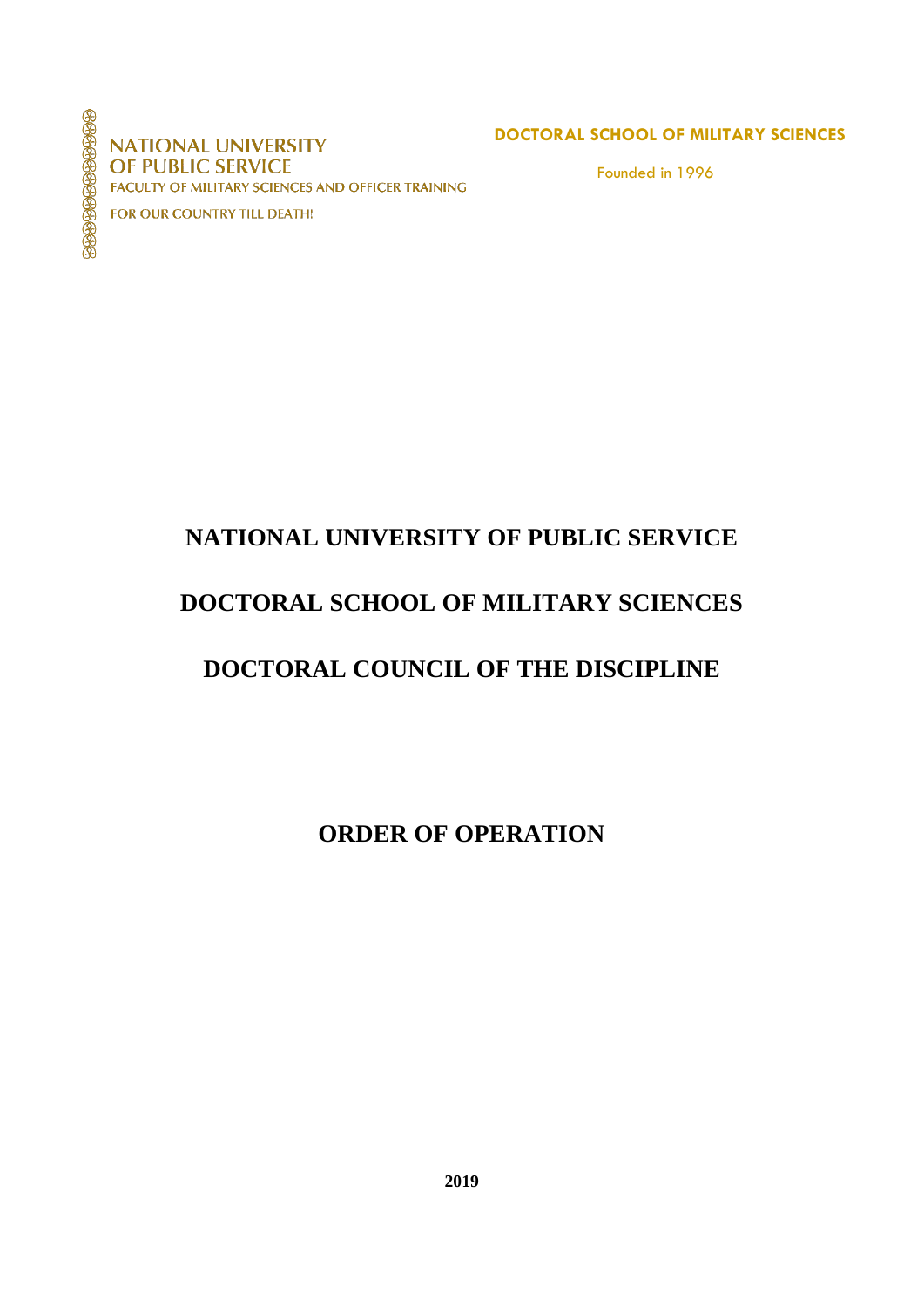#### **1. General provisions**

Based on Section 12, Paragraph (1) of the National University of Public Service's (hereinafter: University) Doctoral and Habilitation Regulations (DHR) the University Doctoral and Habilitation Council (UDHC) regulates the order of operation of the Doctoral Council of the Discipline (DCD) at the Doctoral School of Military Sciences as follows.

## **2. Purpose of the order of operation**

The purpose of the order of operation is to secure the commonality, regularity and transparency of the workings of the DCD. The DCD serves as the council of the Doctoral School of Military Science.

## **3. Personal scope of the order of operation**

The personal scope of the order of operation covers the members of the DCD, and those individuals, who are connected to the tasks of the DCD.

## **4. Objective scope of the order of operation**

Objective scope of the order of operation covers all roles and tasks served by the DCD.

## **5. Tasks of DCD**

The DCD serves those tasks that are set out in Section 12, Paragraph (8) of the DHR.

#### **6. Composition of the DCD**

- 6.1. Composition of the DCD and the election of members is regulated by Section 12, Paragraphs (1)-(2) of the DHR.
- 6.2. Members of the DCD:

Sessions of the DCD is lead by the president. The president's function covers:

- a) opening the session;
- b) declaring its quorum;
- c) putting to vote the points on the agenda and their order, and is furthermore entitled to expand the agenda of the session with any new points, or take points off it;
- d) informing the council about events of paramount importance, and the execution of pervious decisions;
- e) heading the session and taking care of maintaining its order;
- f) providing, or if necessary, taking away the rights of comments, remarks, suggestions or questioning;
- g) ordering a vote;
- h) deciding on postponement of a decree;
- i) ordering a break;
- j) informing about current tasks and events;
- k) closing the session.

The substitution of the president is set out in Section 12, Paragraph (4) of the DHR.

6.3. Based on Section 12, Paragraph (3) of the DHR, the DCD asks somebody to fulfil the role of scientific secretary.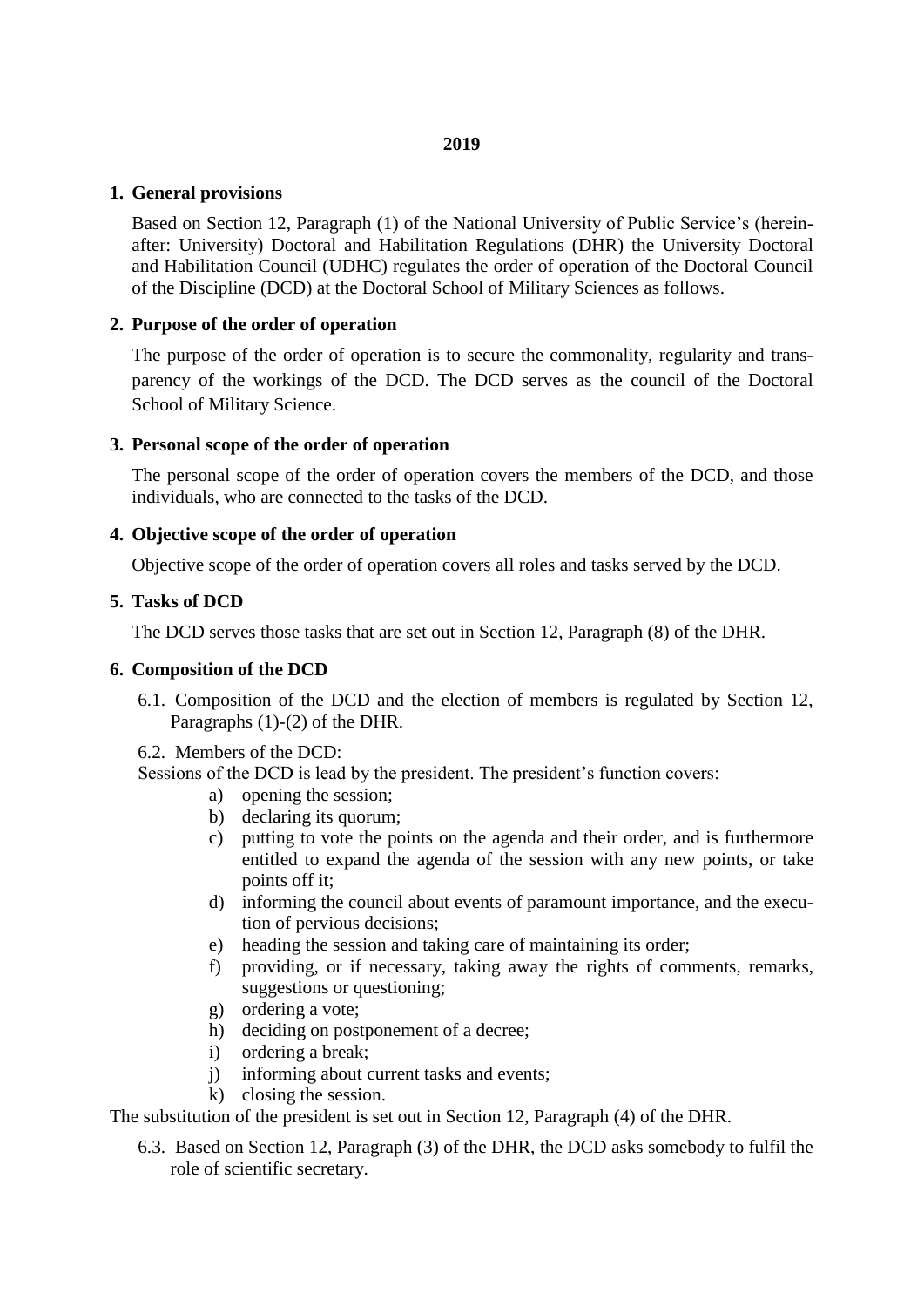The scientific secretary of the DCD:

- a) plans and organizes the sessions, and provides the technical requirements for the conduction of them;
- b) coordinates the submitted proposals inside the university;
- c) sends the agenda and the proposals to DCD members and invited guests;
- d) organizes an electronic vote if necessary;
- e) constantly examines if the session has a quorum;
- f) takes care that the proposals conform to both the applicable laws and the internal regulations of the university;
- g) takes care of the required voting rate in case of proposal acceptation;
- h) complies, records and publishes the decrees and the minutes;
- i) examines the execution of decisions.
- 6.4. DCD members are obliged to take part in DCD sessions. If they are prevented from doing so, they must inform the secretary, either in writing or on the phone two days before the session.

# **7. Assembling the DCD**

- a) The DCD has a session when required. President of the DCD proposes the annual session plans in the first session of the year, and the DCD accepts it;
- b) An extraordinary session of the DCD has to be called within 10 days, if the president or 1/3 of the members with voting rights requests this in writing, with the agenda and the motivation stated;
- c) Sessions of the DCD are public for university citizens.
- d) If more than half of the member with voting rights requests it, or in the case of handling classified information a closed session has to be held. Only the secretary of the DCD, the minutes taker, the members with voting and consultation rights and those affected may take part in a closed session. Participants of a closed session are required to handle the information shared there confidentially.
- e) The secretary of the DCD sends the invitation as well as the proposals and their annexes to DCD members and the invited participants at least three days before the session in an email.
- f) The invitation must contain the exact date and location of the session, the subject of the proposals and the name and position of the submitters.

# **8. The order of submitting a proposal**

- a) A signed paper copy as well as an electronic version of the proposal must be submitted eight days before the session to the DCD secretary;
- b) the agenda contains only those proposals that the DCD secretary had sent to the members in advance - unless the order of the session does not rule otherwise;
- c) Where appropriate, the president of the session may submit an extraordinary proposal, which must be announced in speech at the beginning of the session and the council must decide on wither rejecting it or taking it on the agenda;

# **9. The order of the sessions**

- a) the president opens, conducts and closes the sessions;
- b) after determining that a quorum exits, the president shall put to vote the agenda and order of the points on the agenda;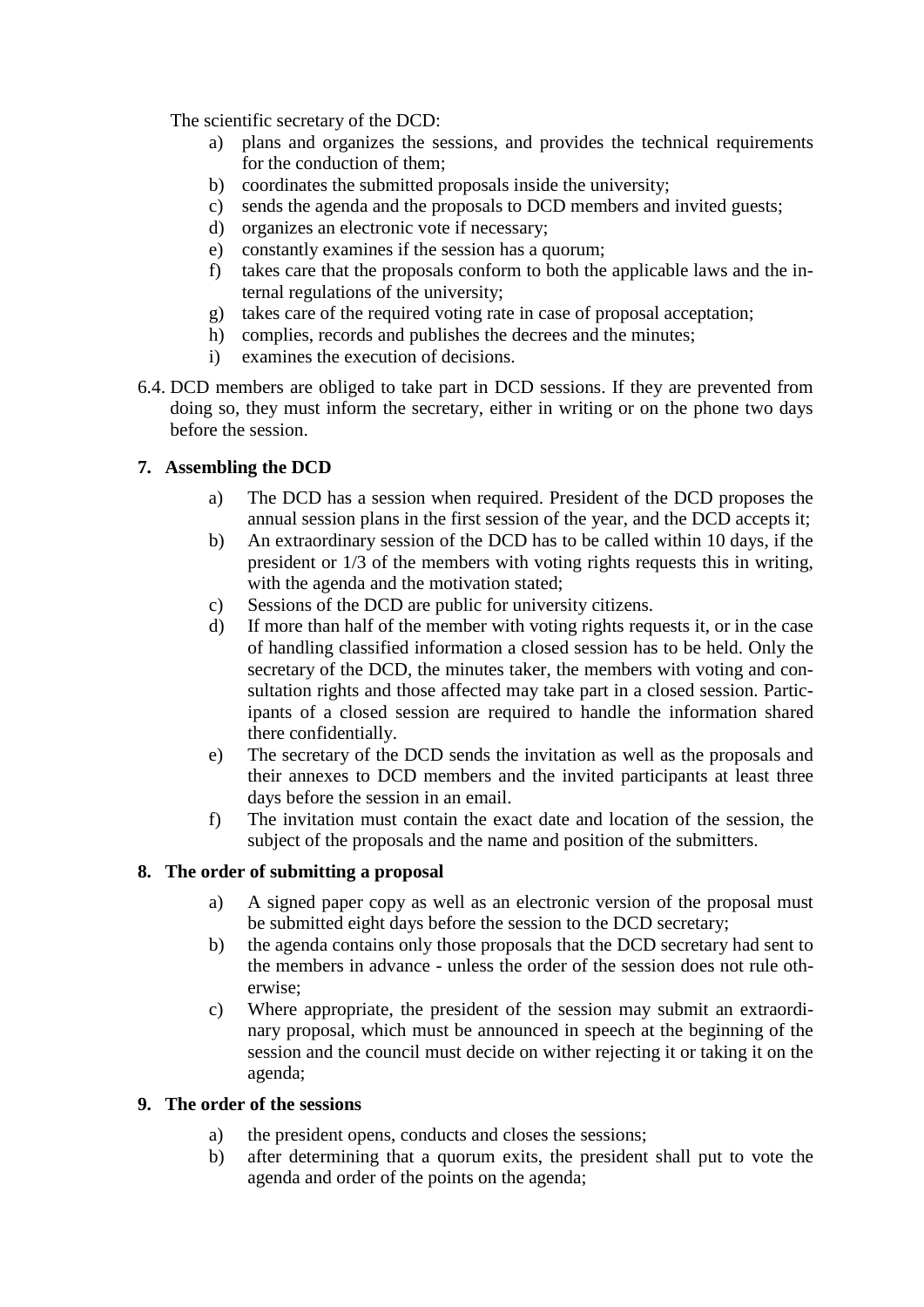- c) then the presidents gives the word to the submitters in the same order as the points on the agenda and provides and opportunity for them to expand the written proposal in words;
- d) DCD members may comment, make remarks or proposals and ask questions from the submitter;
- e) for the sake of session efficiency, the president in accordance with the members - may limit the length of comments;
- f) if the speaker diverges from the subject the president may warn the speaker; After a second warning the president may take the right to speak away from that person; If the discussion takes too much time, the president may issue a break, and either the president or 1/3 of those present may suggest the conclusion of the discussion;
- g) if the order of the session is disturbed, the president may expel the audience from the room; If the audience does not comply, the president may suspend the session or may postpone it to a date determined by the president, but within 8 days;
- h) if there are no further comments, remarks or questions, the president may close the discussion and order a vote.

## **10. The decision making of the DCD**

- a) The DCD has a quorum if most of the members with voting rights are present; If there is no quorum, the session disbands, and the repeated session with the same agenda has a quorum regardless of the number of participating members;
- b) the DCD decides via open voting and simple majority (more than half of the members present); Open voting may take place by raising the hand. A vote may be a yes, a no or abstention. The votes are calculated by the president;
- c) a secret ballot is cast in the case of personal issues. A secret ballot may only be a yes or a no. A secret ballot takes place on a voting paper. A vote is invalid if it does not contain any kind of marking or if it is not determinable how the individual wanted to vote;
- d) individuals absent may not vote in writing (except in the case of electronic voting);
- e) in the case of a tie, the vote of the president counts; in the case of a tie in secret ballot questions, the president may postpone the formulation of a decree until the next session of the DCD;
- f) when appropriate, the DCD may make decision via electronic voting, except in the case of a secret ballot. The electronic voting is conducted by the secretary. In such cases, DCD member may only submit their vote from their own professional email address provided by the university. (External members may vote from an email address that they have certified with their signature on a form submitted to the secretary of the DCD.) Electronic vote may be a yes, a no or abstention.

# **11. DCD decrees, minutes**

- a) minutes must be created of DCD session, and their decrees formulated;
- b) the numbering of DCD decrees is continuous and the date of the session is also indicated in brackets;